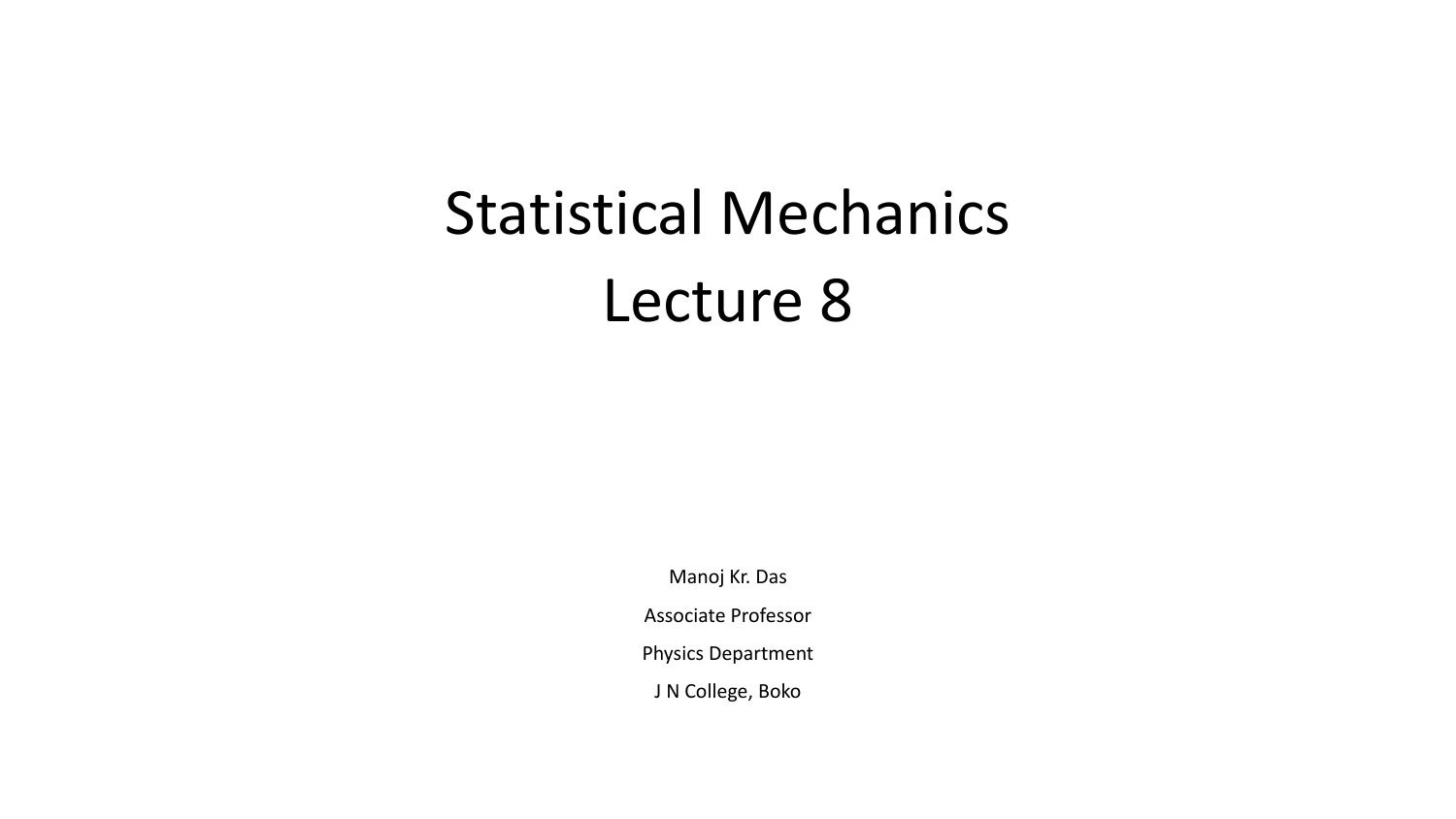### **Maxwell-Boltzmann Statistics:**

The Maxwell- Boltzmann statistics giving the distribution function is applicable to an ensemble of particles forming a dilute gas. It may be applied to free electron in the conduction band of a semiconductor at ordinary temperature and for not too high doping.

From distribution function the number of particles  $N_i$ occupying the  $g_i$  state is given by

 $N_i = g_i \cdot f(E_i) \rightarrow (i)$ 

If the energy levels are very closely spaced then  $g_i$  may be replaced  $q(E)dE$  where  $q(E)$  is the density of state and  $N_i$  by  $N(E)dE$ , the number of particles with energies between  $E$  and  $E + dE$ .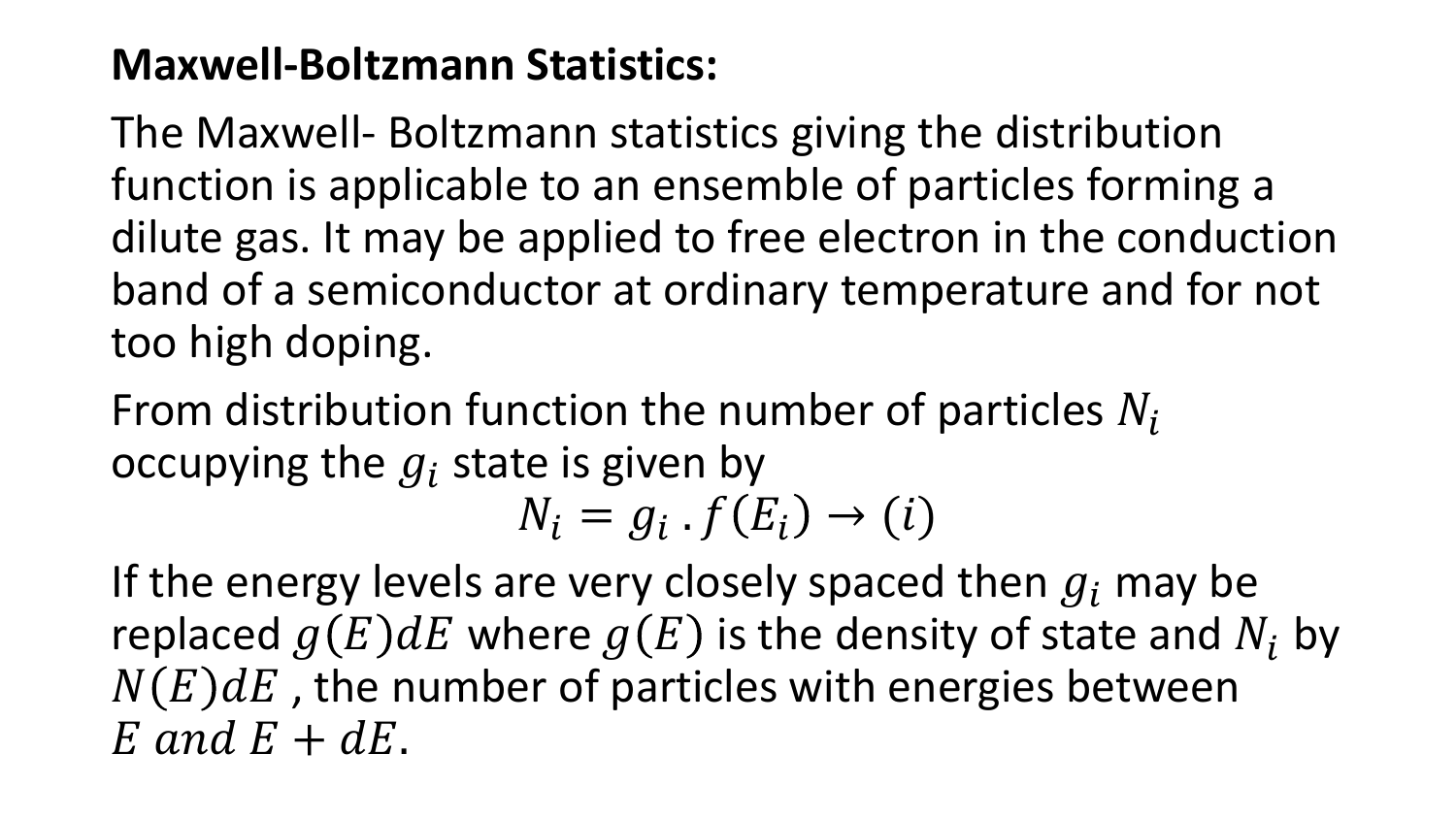Hence

### $N(E)dE = f(E)$ .  $g(E)$ .  $dE \rightarrow (ii)$

This equation (ii) is perfectly general and holds for any form of distribution function and the density of state. We shall consider an electron gas system obeying the Maxwell-Boltzmann statistics. Since there are two allowed momentum states for the two spin orientation of the electron then

$$
g(E). dE = \frac{g\sqrt{2\pi}.V.m^{3/2}}{h^3}E^2.dE \rightarrow (iii)
$$

Using Maxwell-Boltzmann form of distribution function and substituting  $\beta = -\frac{1}{K_B T}$  we obtain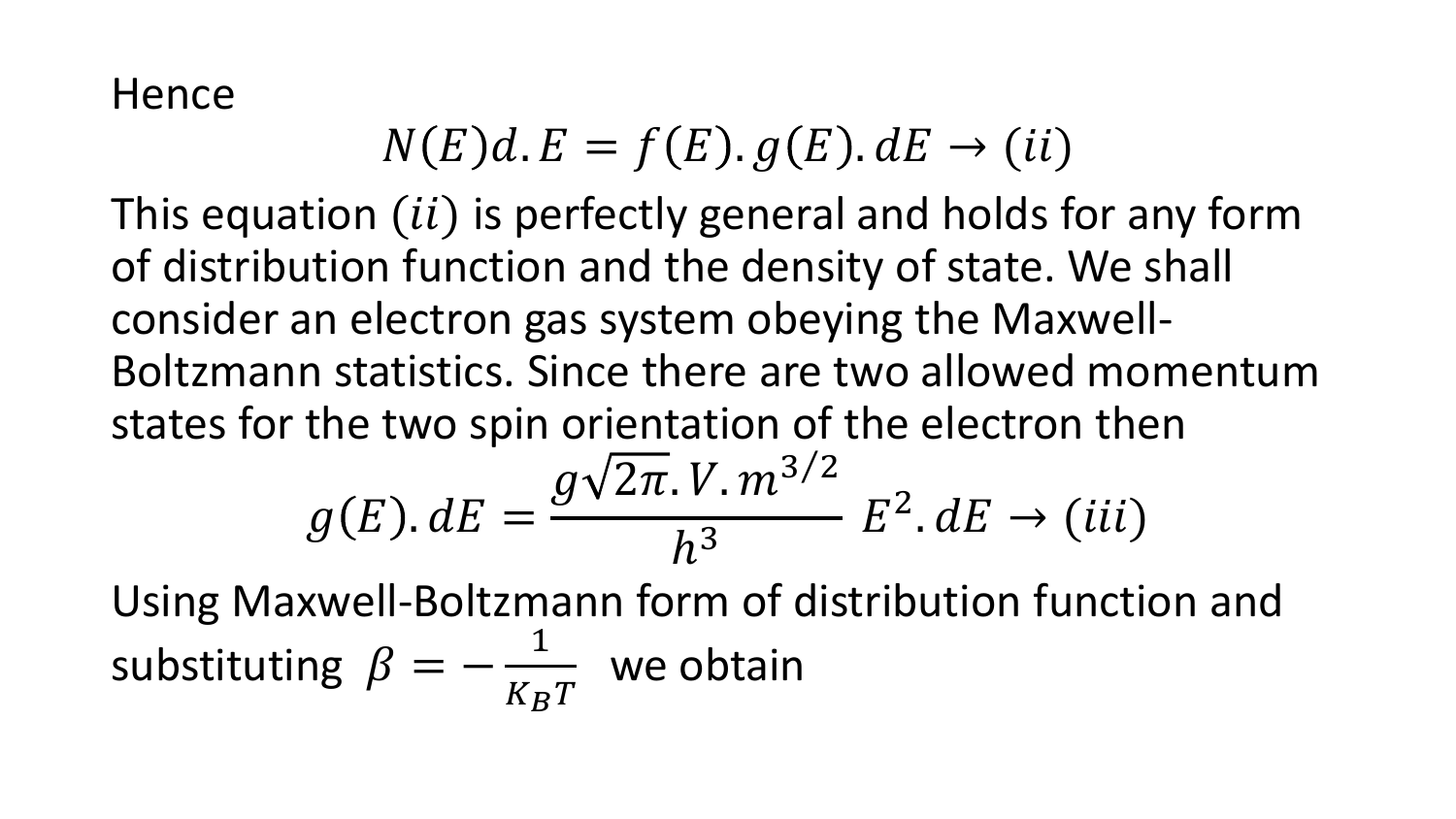$$
N(E)d.E = e^{\alpha}.e^{-E/K_{\beta}T}.g(E)d.E \rightarrow (iv)
$$

The constant  $\alpha$  is to be determined from the total number of particles  $N$  we have

$$
N = \int_{0}^{\infty} N(E) dE = e^{\alpha} \int_{0}^{\infty} g(E) e^{-E/K_{\beta}T} dE \to (v)
$$
  
So that

 $e^{\alpha} =$  $\overline{N}$  $\int_0$ ∞  $g(E)$ .  $e^{-E/k_{\beta}T}$  .  $dE$  $\rightarrow (vi)$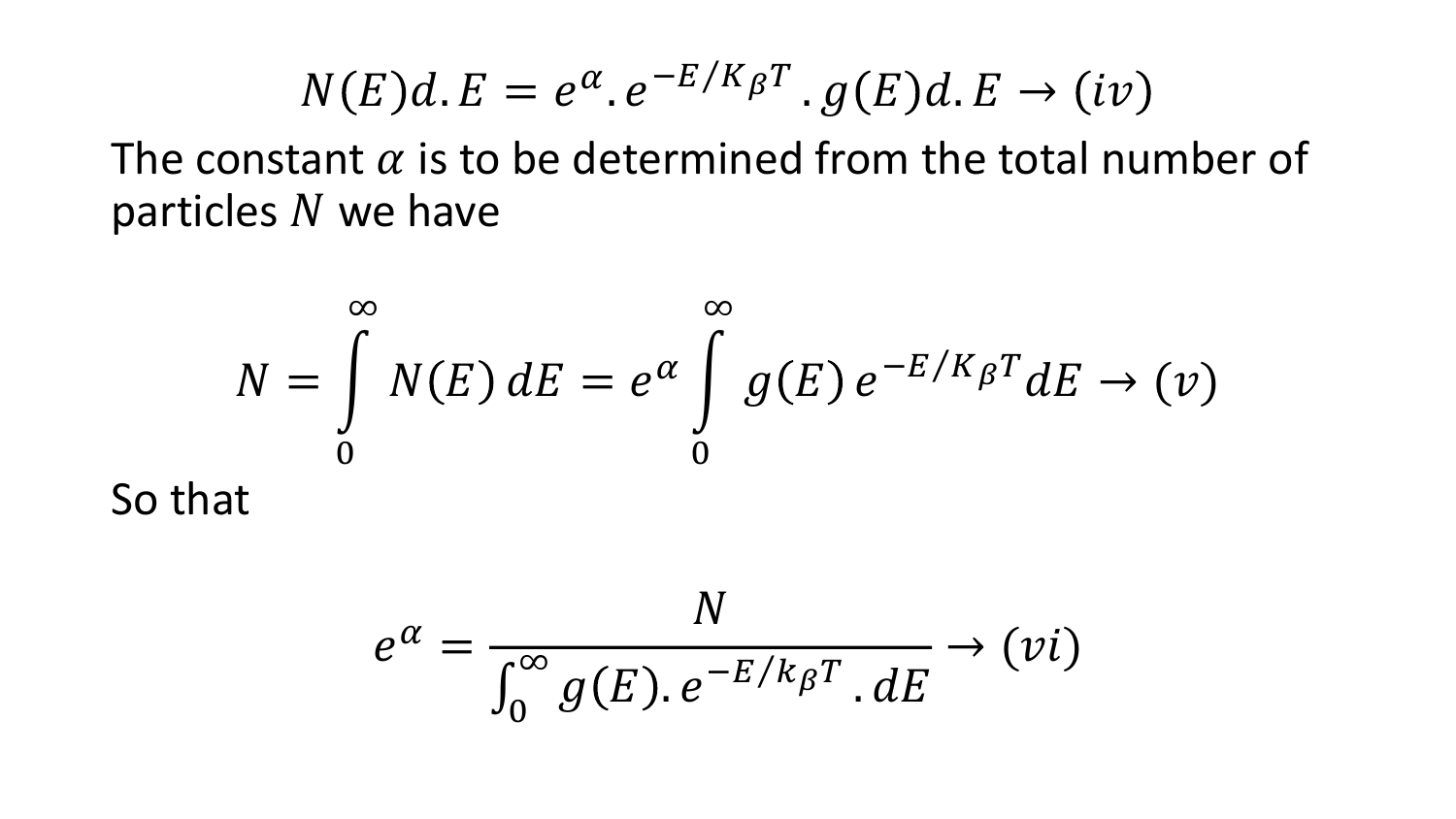$$
e^{\alpha} = \frac{Nh^3}{\int_0^{\infty} E^{1/2} \cdot e^{-E/K_{\beta}T} \cdot dE} \rightarrow (vii)
$$

To evaluate the integral we introduced a dimensionless variable  $x = \frac{E}{K_{\beta}T}$  then we can write

$$
\int_{0}^{\infty} E^{1/2} \cdot e^{-E/K_{\beta}T} \cdot dE = (K_{\beta}T)^{3/2} \cdot \int_{0}^{\infty} x^{1/2} e^{-x} dx \to (viii)
$$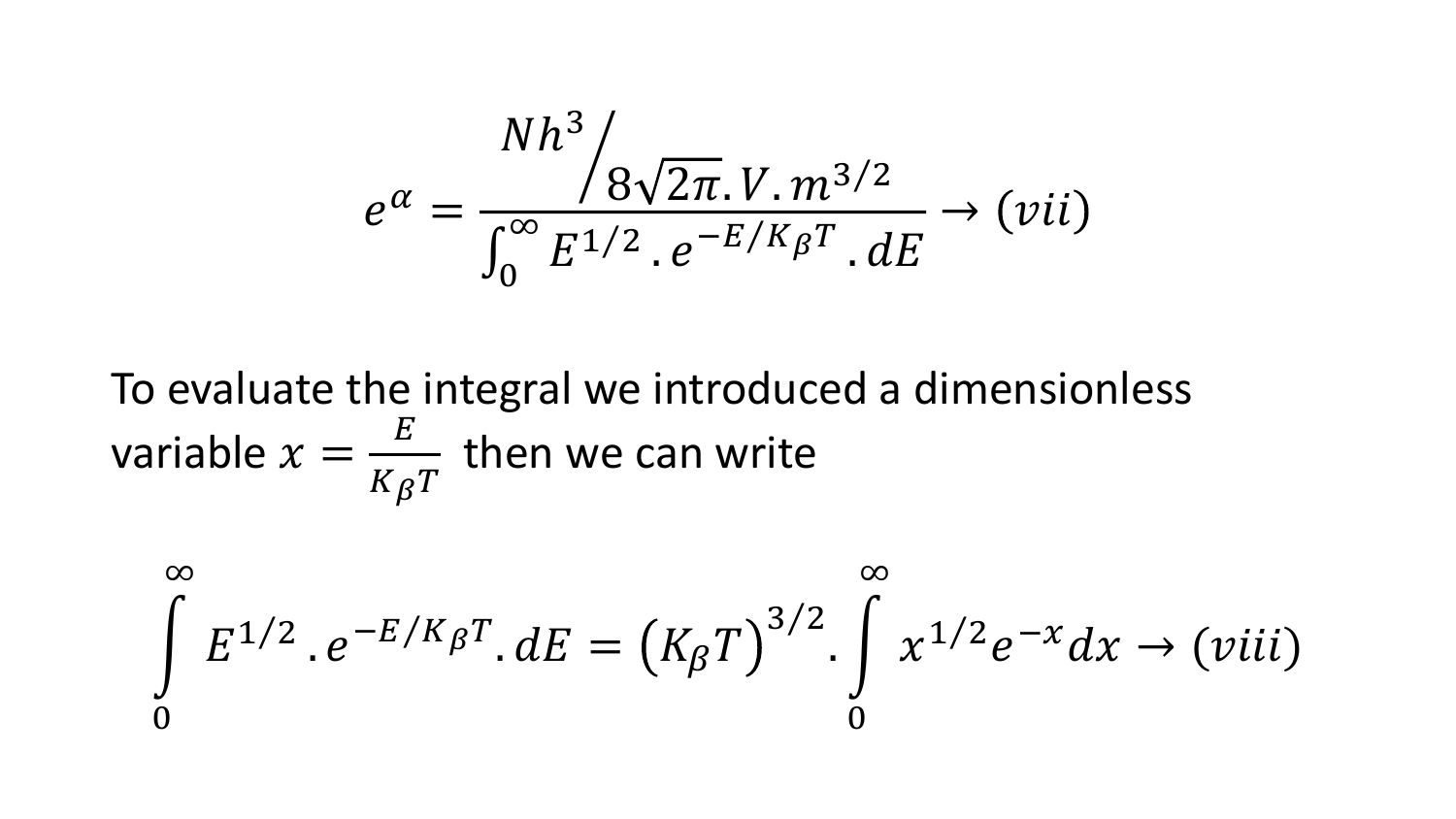$$
\int_{0}^{\infty} E^{1/2} e^{-E/K_{\beta}T} dE = (K_{\beta}T)^{3/2} \frac{\sqrt{\pi}}{2} \to (ix)
$$
  
Therefore  

$$
e^{\alpha} = \frac{N}{2V} \left(\frac{h^2}{2\pi m K_{\beta}T}\right)^{3/2} \to (x)
$$

Finally for Maxwell-Boltzmann distribution function for the system is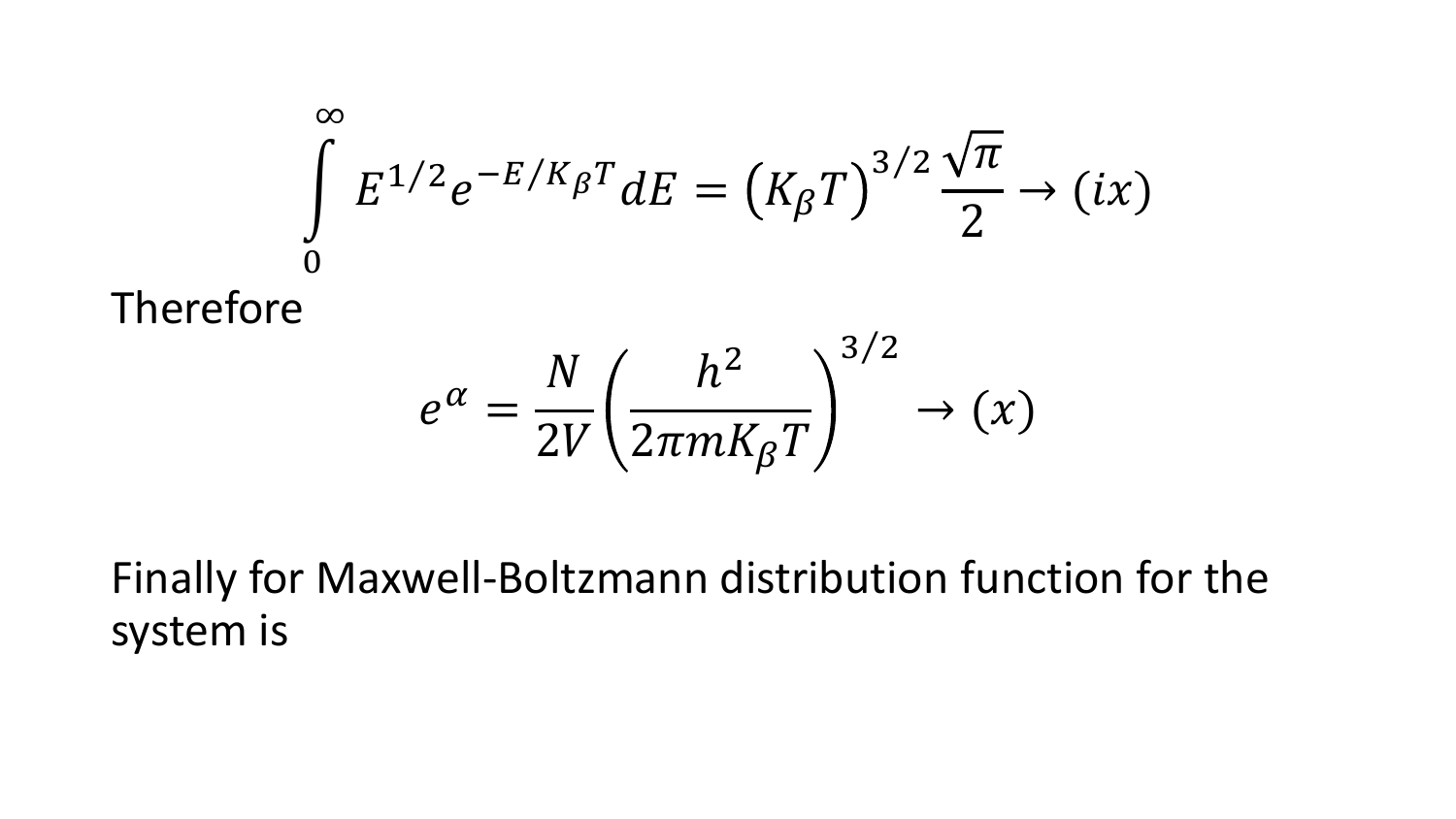$$
f(E) = e^{\alpha} e^{-E/K_{\beta}T} = \frac{N}{2V} \left(\frac{h^2}{2\pi K_{\beta}T}\right)^{3/2} e^{-E/K_{\beta}T} \to (xi)
$$

The distribution function is sometimes expressed in the form of

$$
f(E) = \frac{N}{F(E)} e^{-E/K_{\beta}T} \to (xii)
$$

#### Where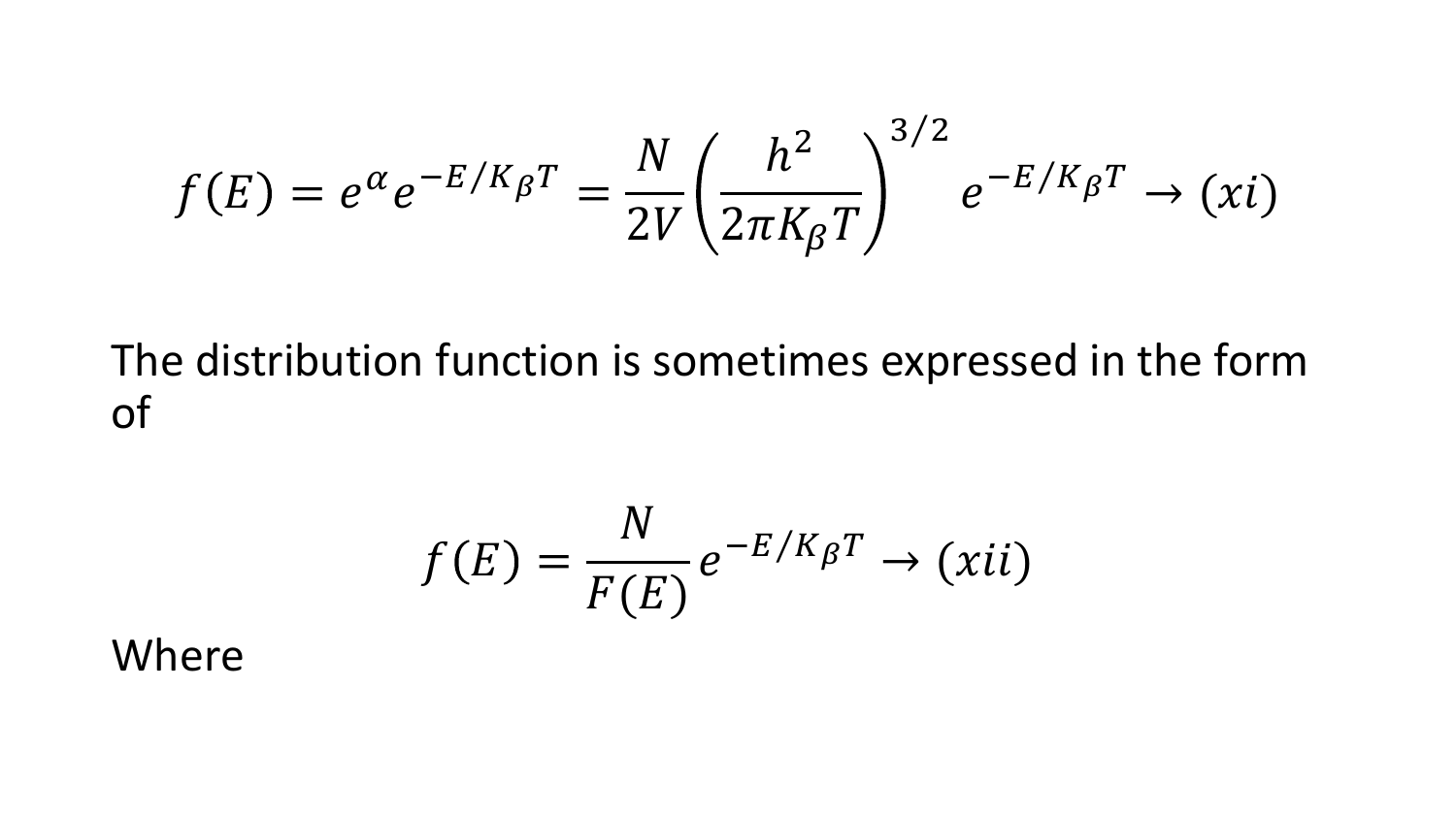$$
F(E) = \frac{2V}{h^3} (2\pi mK_{\beta}T)^{3/2}
$$

$$
F(E) = \int_{0}^{\infty} g(E)e^{-E/K_{\beta}T} dE \rightarrow (xiii)
$$

For discrete energy state

$$
F = \sum_{i} g_i e^{-E_i/K_{\beta}T} \rightarrow (xiv)
$$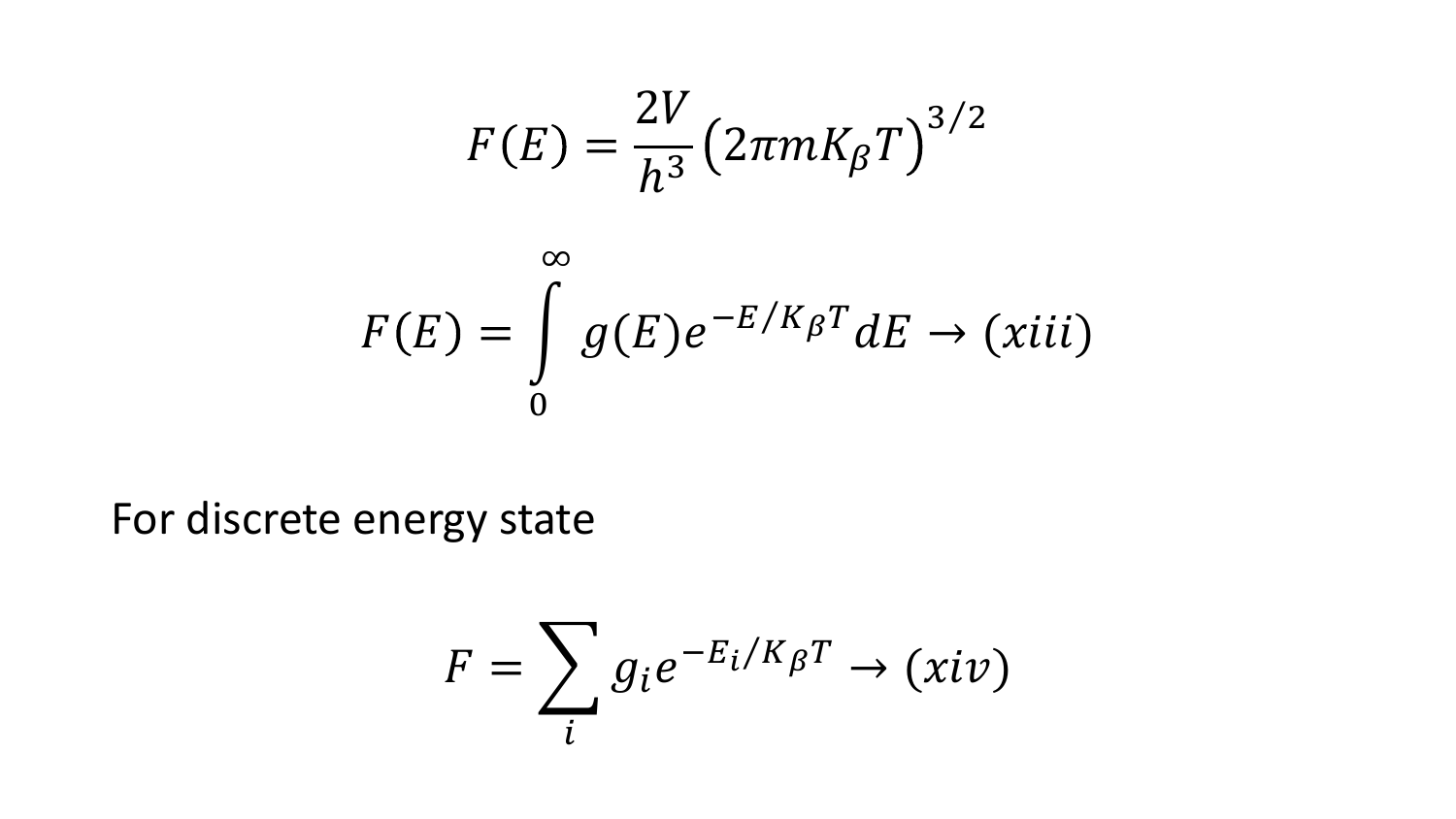Where summation replaced the integration. The quantity F represents the sum of Boltzmann Factor  $e^{-E/K_{\beta}T}$ , over all the accessible state and called Partition Function. The importance of the Partition Function is that it determines the distribution function are all linked with the Partition Function. The distribution function proportional to Boltzmann Factor  $e^{-E/K_{\beta}T}$ is known as canonical distribution.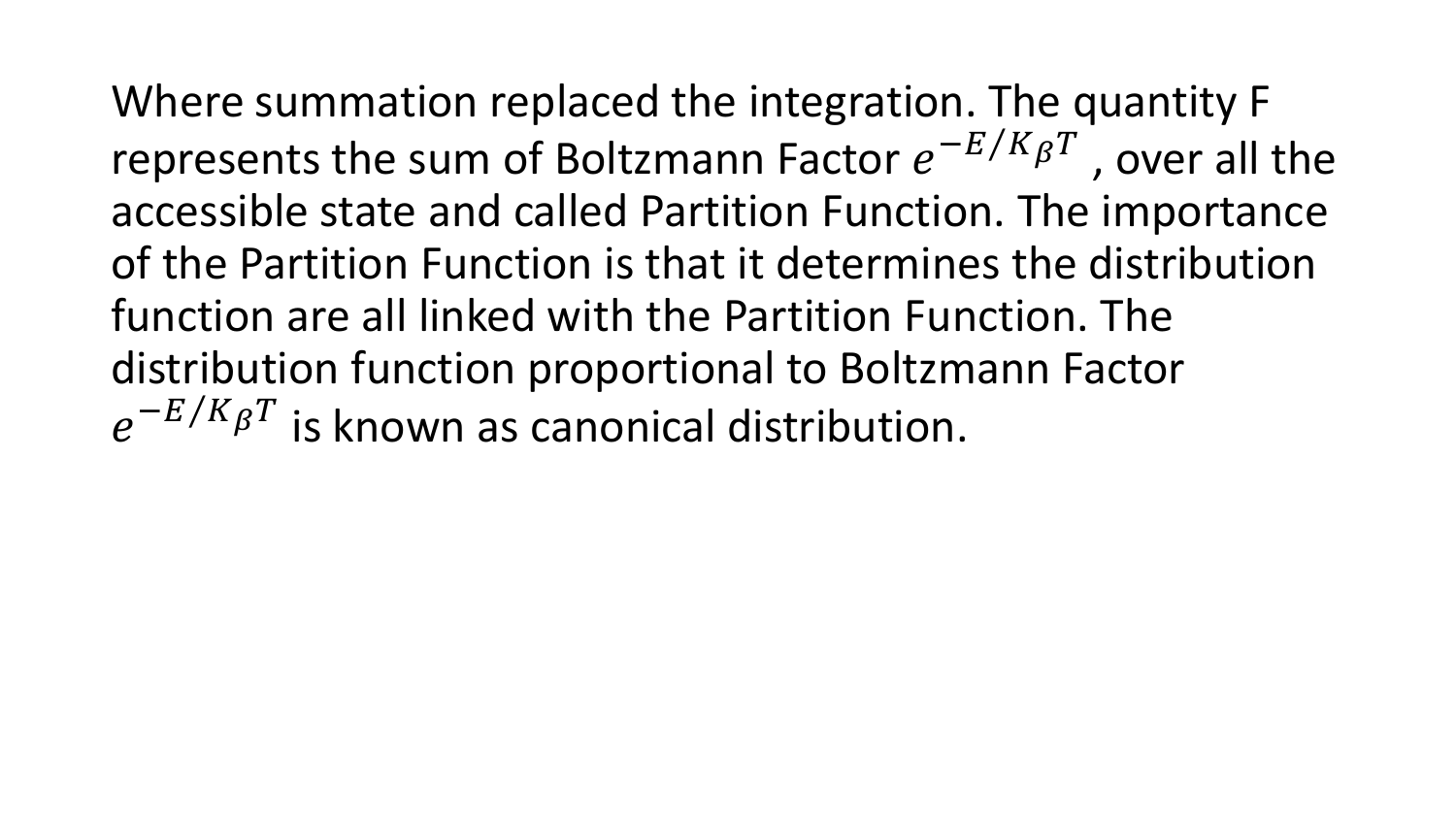#### **Another Method:**

In classical limit the  $N$  particles are distinguible there are no symmetry restrictions on  $\varphi$  and any combination of the  $\varphi$ such as

$$
\varphi(1,2,3\ldots N)=\varphi_a(q_1)\varphi_b(q_2)\ldots\varphi_z(q_N)
$$

Is a possible state. The intangibility of particles means that any interchange of particles among occupied space  $\varphi_a$ ,  $\varphi_b$  ... lead to a new state for the system without a change in total system energy.

To include degeneracy we divide  $\varphi$  into group of 1, 2, ...  $i...k$ with respective energy $\epsilon_1$ ..  $\epsilon_2$  ...  $\epsilon_i$  ...  $\epsilon_k$  so that the energy eigen values for all the  $\varphi$  in the group of lie between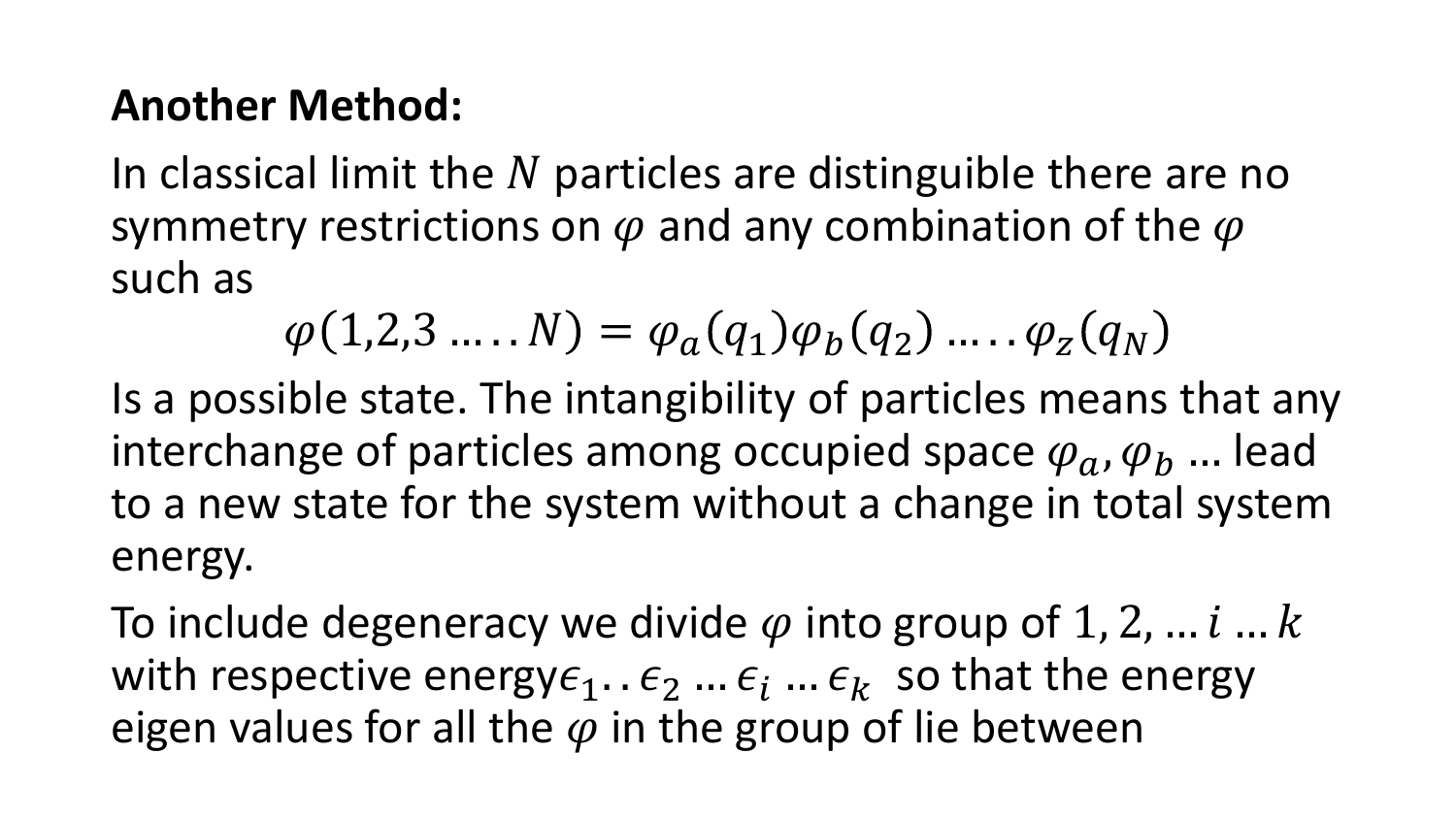### $\epsilon_i$  and  $\epsilon_i$  +  $d\epsilon_i$

Let us assume that the number of  $\varphi$ 's is  $\delta_i$ . Each  $\delta_i$  is assumed to be large but the exact value is unimportant. For a particular macroscopic state or microstate  $\{n_i\}$  the number of microscopic state or microstate is

$$
\Omega\{n_i\} = \frac{N!}{\sum_{i=1}^k n_i!}
$$

This number is obtained by counting the different possible ways of arranging N distinguiable objects so that there are  $n_1$ in first group,  $n_2$  in second group and so on.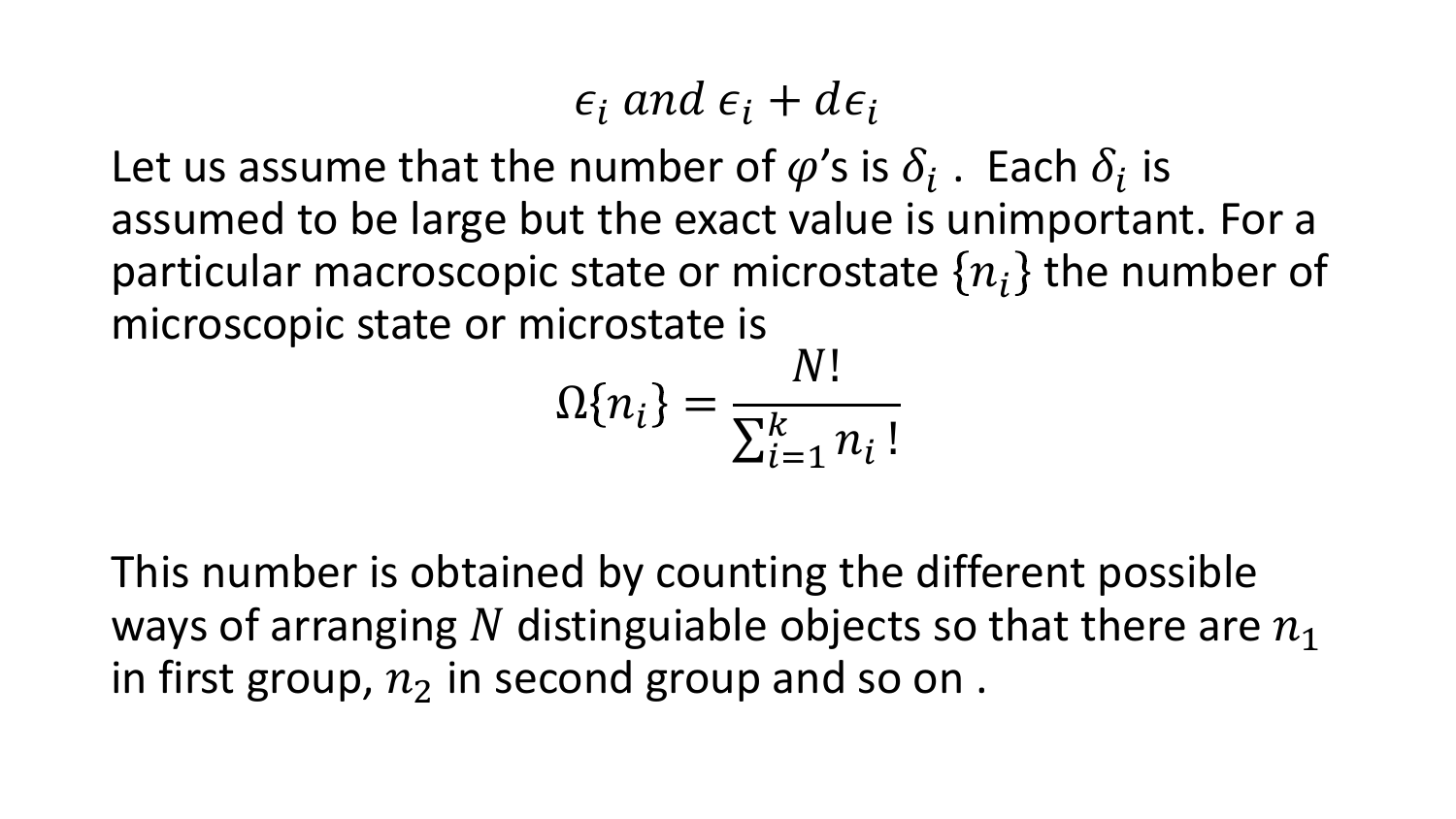We can arrange N object in  $N!$  Different ways. However permutation of  $N_1$  Object among themselves in group 1 e.t.c. will not alter the grouping. To calculate the number of  $\varphi$ corresponding to their distribution. Let us denote this number by  $\Omega(g_i, n_i)$  . The number of  $\varphi$  or state is  $g_i$  in the i-th group. Among the  $n_i$  particles in this group, the first one can occupy these states  $q_i$  ways. The second one and the subsequent one can occupy a given  $\varphi$  in which  $n_i$  particles can occupy  $g_i$ states. This gives for the k possible group of eigen state

$$
\Omega(g_i, n_i) = N! \prod_{i=1}^k \left[ \frac{(g_i)^{n_i}}{n_i!} \right]
$$